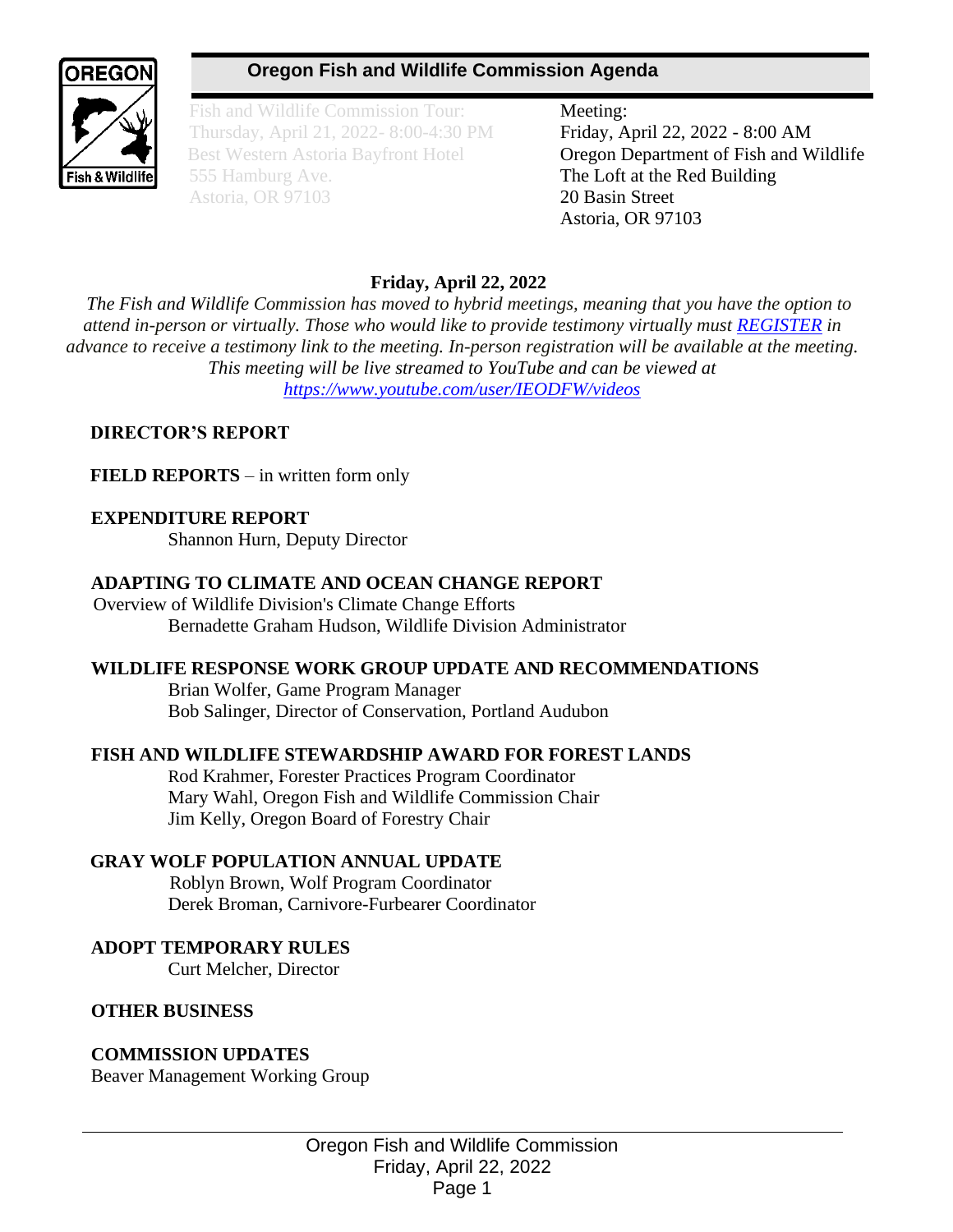#### **PUBLIC FORUM**

*Note: This part of the agenda is for comments on topics not scheduled elsewhere on the agenda. Please [contact](mailto:Michelle.L.Tate@odfw.oregon.gov) the Oregon Department of Fish and Wildlife Office of the Director before 8:00 AM, April 20, 2022 (at least 48 hours prior to the meeting) to be included in the public forum).*

### **EXHIBIT A: COMMISSION MEETING MINUTES**

The Commission will be asked to approve draft Commission meeting minutes from March 18, 2022.

#### **EXHIBIT B: AMEND BURNS PAIUTE TRIBE CEREMONIAL HARVEST PERMIT HUNT AREA**

The Commission will be asked to allow limited hunting for mule deer in the Buena Vista Unit of Malheur National Wildlife Refuge (MNWR) and include the Buena Vista unit of MNWR in the hunt area for Burns Paiute Tribe ceremonial harvest permit for mule deer hunting.

Staff: Lee Foster, Assistant District Wildlife Biologist

Brian Wolfer, Game Program Manager

Public Testimony: 48-hour Advance [Registration](https://www.zoomgov.com/webinar/register/WN_OjU8KUwMQJGgMyVe93emLg) Required Rulemaking

### **EXHIBIT C: 2022-2023 OREGON GAME BIRD REGULATIONS**

The Commission will be asked to adopt the game bird season regulations for 2022-23.

Staff: Brandon Reishus, Migratory Game Bird Coordinator

Mikal Cline, Upland Game Bird Coordinator

Kevin Blakely, Wildlife Division Deputy Administrator

Public Testimony: 48-hour Advance [Registration](https://www.zoomgov.com/webinar/register/WN_OjU8KUwMQJGgMyVe93emLg) Required Rulemaking

### **EXHIBIT D: 2022 PACIFIC HALIBUT FISHERIES REGULATIONS**

The Commission will be asked to adopt the 2022 regulations for recreational and commercial Pacific halibut fisheries.

Staff: Christian Heath, Assistant Project Leader – Groundfish and Pacific Halibut

Dr. Caren Braby, Marine Resources Program Manager

Public Testimony: 48-hour Advance [Registration](https://www.zoomgov.com/webinar/register/WN_OjU8KUwMQJGgMyVe93emLg) Required Rulemaking

#### **EXHIBIT E: 2022 OCEAN SALMON FISHERIES AND OCEAN TERMINAL FISHERIES RULEMAKING**

The Commission will be updated on 2022 ocean salmon fishery planning leading up to the March 15, 2022, salmon season start date. The Commission will be asked to adopt ocean salmon rules at the April meeting.

Staff: Christine Mallette, Ocean Salmon Technical Services Manager John North, Interim Fish Division Deputy Administrator Public Testimony: 48-hour Advance [Registration](https://www.zoomgov.com/webinar/register/WN_OjU8KUwMQJGgMyVe93emLg) Required Rulemaking

### **EXHIBIT F: NORTH UMPQUA SUMMER STEELHEAD HATCHERY PROGRAM**

The Commission will be asked to determine if the North Umpqua summer steelhead hatchery production should continue, be modified, or be eliminated effective April 2022.

Staff: Sara Gregory, Umpqua Watershed District Manager

 Dr. Shaun Clements, Fish Division Deputy Administrator Public Testimony: 48-hour Advance [Registration](https://www.zoomgov.com/webinar/register/WN_OjU8KUwMQJGgMyVe93emLg) Required

Approval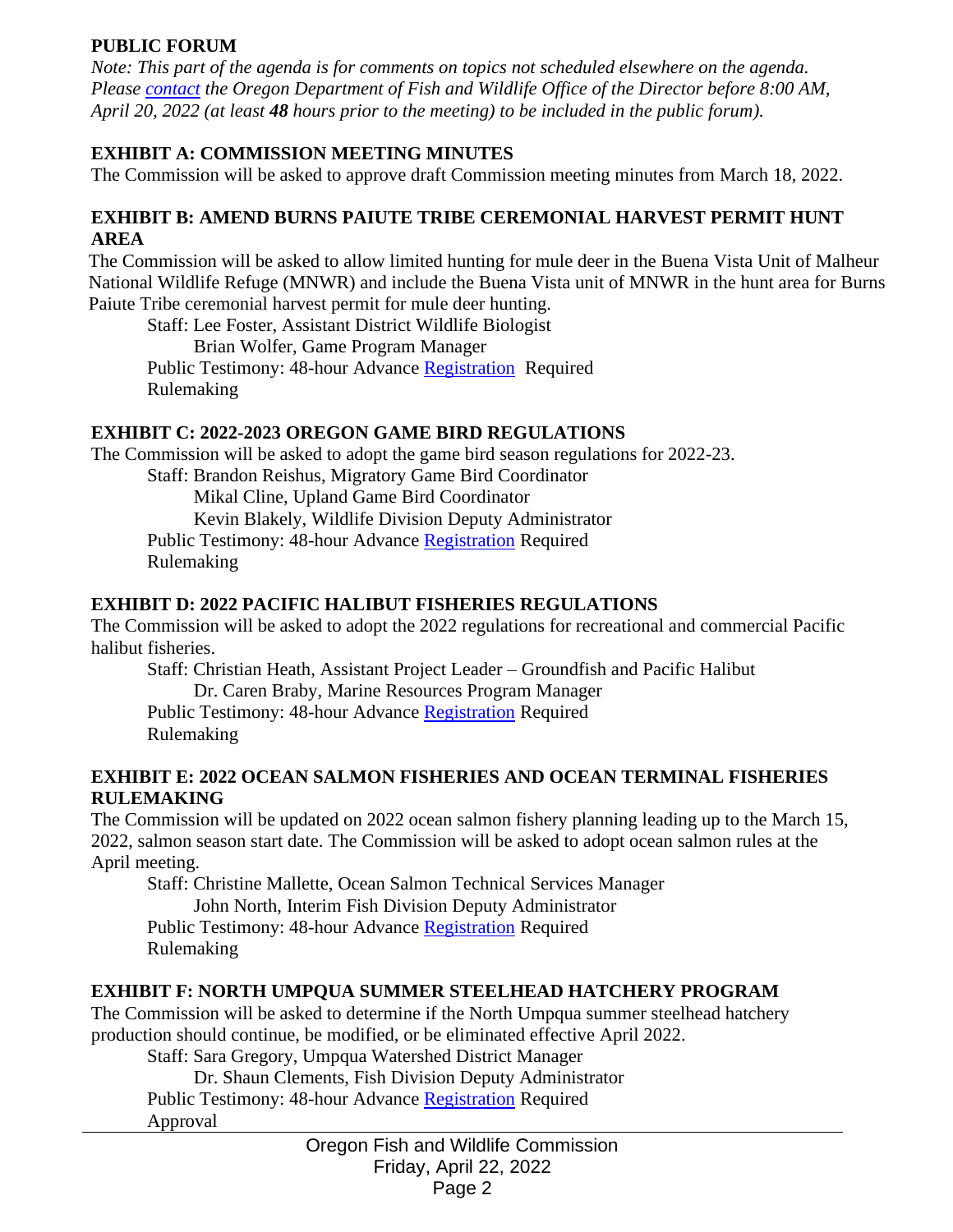### **EXECUTIVE SESSION**

This Executive Session is held pursuant to ORS 192.660 (2)(f) to consider information or records that are exempt by law from public inspection, as well as to consult with legal counsel concerning legal rights and duties regarding current litigation likely to be filed as authorized by ORS 192.660 (2)(h).

#### **ADJOURN**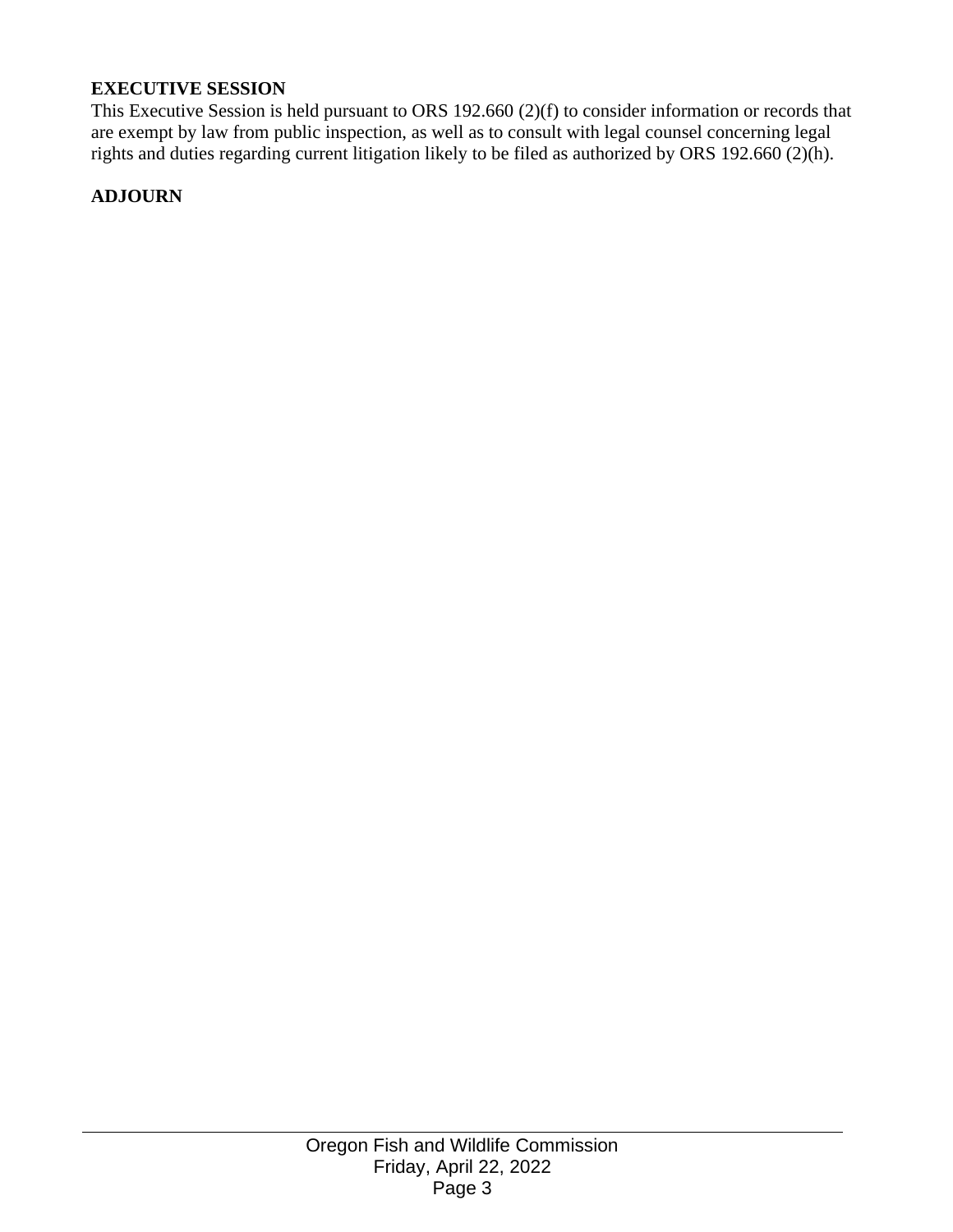### **FUTURE PROPOSED COMMISSION TOPICS**

\* Written public comments for future Commission Topics can be submitted in writing prior to the meeting date at [ODFW.Commission@odfw.oregon.gov o](mailto:ODFW.Commission@odfw.oregon.gov)r mailed to 4034 Fairview Industrial Drive SE Salem, OR 97302.

#### **May 13, 2022 – Salem – VIRTUAL**

\**Written public comment period will open March 15, 2022*

• Agency Requested Budget Overview

#### **June 17, 2022 – TBD**

\**Written public comment period will open April 15, 2022*

- Furbearer and Unprotected Mammal Regulations *– Rulemaking*
- Access and Habitat Project Funding *Approval*
- 2023 Auction/Raffle Tag Allocation*- Approval*

#### **July 15, 2022 – HOLD** *No Meeting Scheduled*

\**Written public comment period will open May 15, 2022*

#### **August 5, 2022 – Salem**

\**Written public comment period will open June 15, 2022*

#### **September 16, 2022 – TBD**

\**Written public comment period will open July 15, 2022*

- Access and Habitat Project Funding *Approval*
- Big Game Regulations; 2023 Tag Setting, Seasons, and Regulations *Rulemaking*

#### **October 14, 2022 – Salem**

\**Written public comment period will open August 15, 2022*

#### **November 18, 2022 – HOLD** *No Meeting Scheduled*

\**Written public comment period will open September 15, 2022*

#### **December 16, 2022 – TBD**

\**Written public comment period will open October 15, 2022*

• Access and Habitat Project Funding- *Approval*